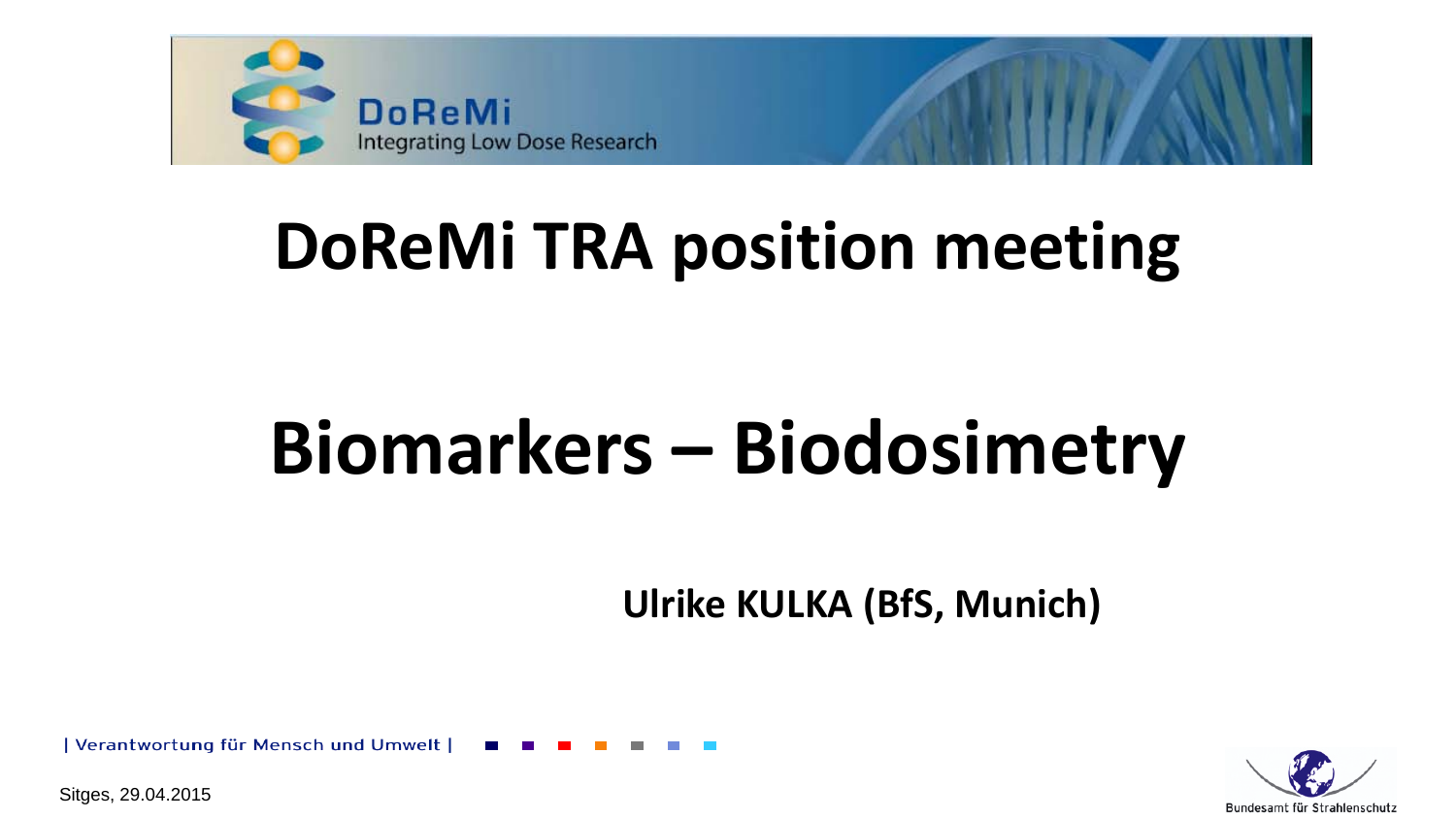### Overview and basis

• Pernot et al. 2012

Overview of biomarkers of exposure, of susceptibility, late effects, and disease

• Kreuzer et all. (accepted)

Low dose radiation and cardiovascular diseases strategies for molecularepidemiological studies in Europe Biomarkers for cardiovascular diseases

- Assays and biomakers used in WP5-7
- Biomarkers used in other projects

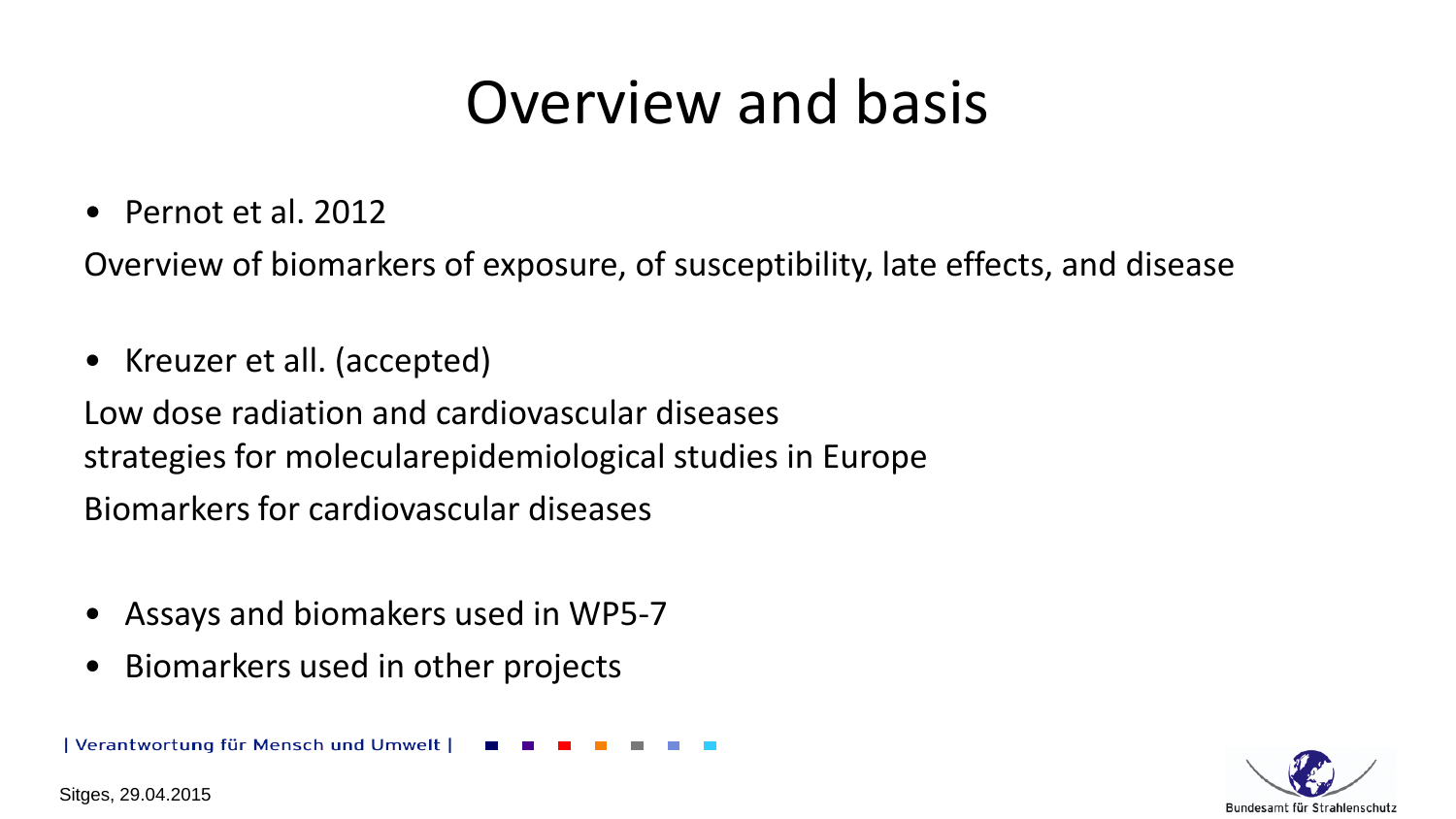### General aspects

- Huge amount of existing markers and assays
- Need for more/better biomarkers
- Active identification of biomarkers/ assay /approaches
	- Pool for identification: outcome of "omics" approaches, pathways, networks, models
	- $-$  , multidisciplinary" scanning where to look for new/better markers **"Biomarker discovery"**
- But:

not to underestimate established biomarkers/assays

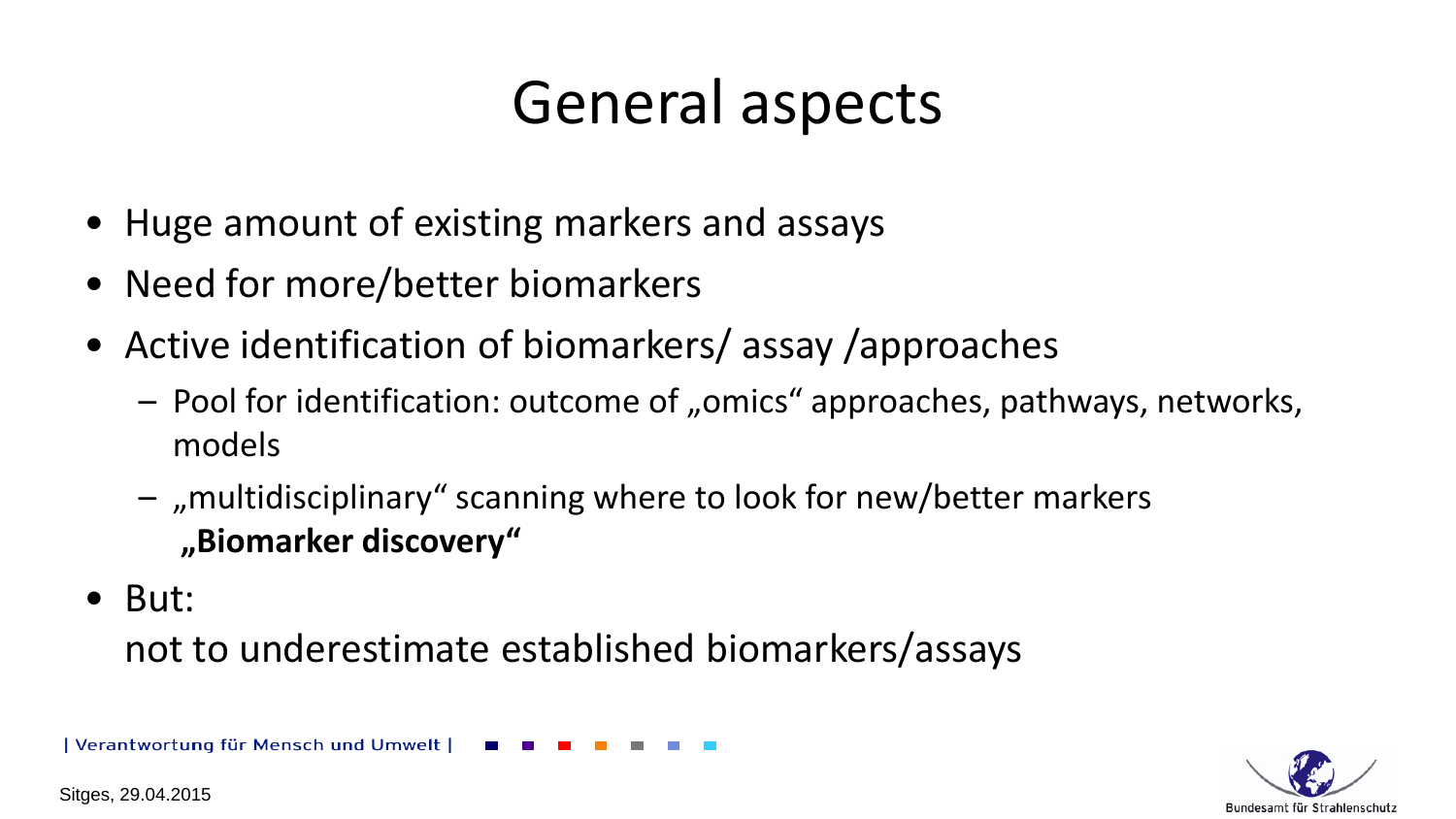# Quality assurance of biomarkers / assays

Publication usually show results or give an overview of biomarkers, but mostly do not address critical detailed aspects as:

- how to properly handle them
- Critical points, influence factors if known at all (e.g. MN-"storage")
- New techniques new challenges e.g. -omics approaches very challenging in handling the data and the technique

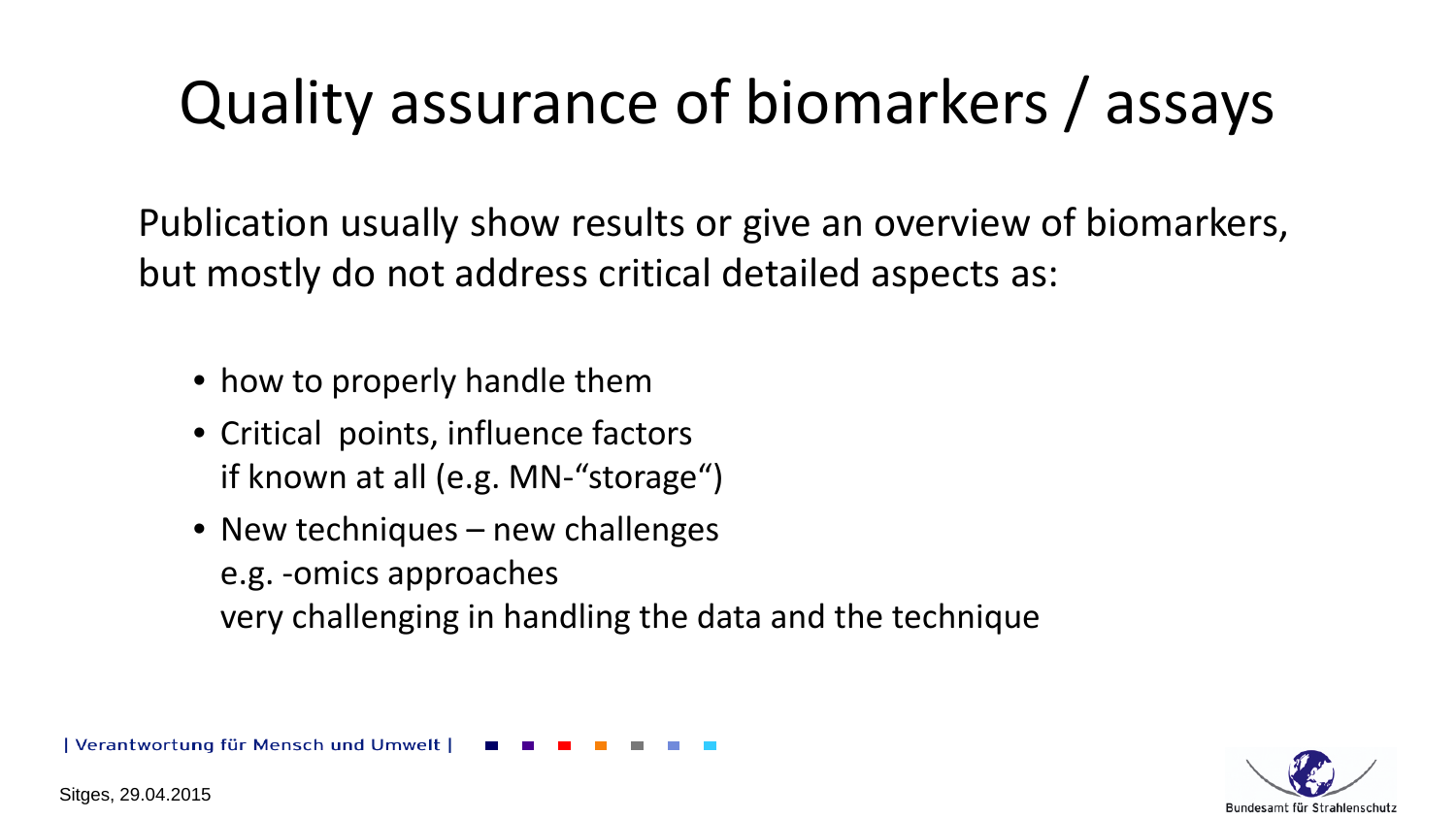# Quality assurance of biomarkers / assays

Publication usually show results or give an overview of biomarkers, but mostly do not address critical detailed aspects as:

- how to properly handle them
- Critical points, influence factors if known at all (e.g. MN-"storage")

#### **Conclusion:**

- Critical evaluation of existing biomarkers needed
- Validation process of "new" emerging biomarkers needed

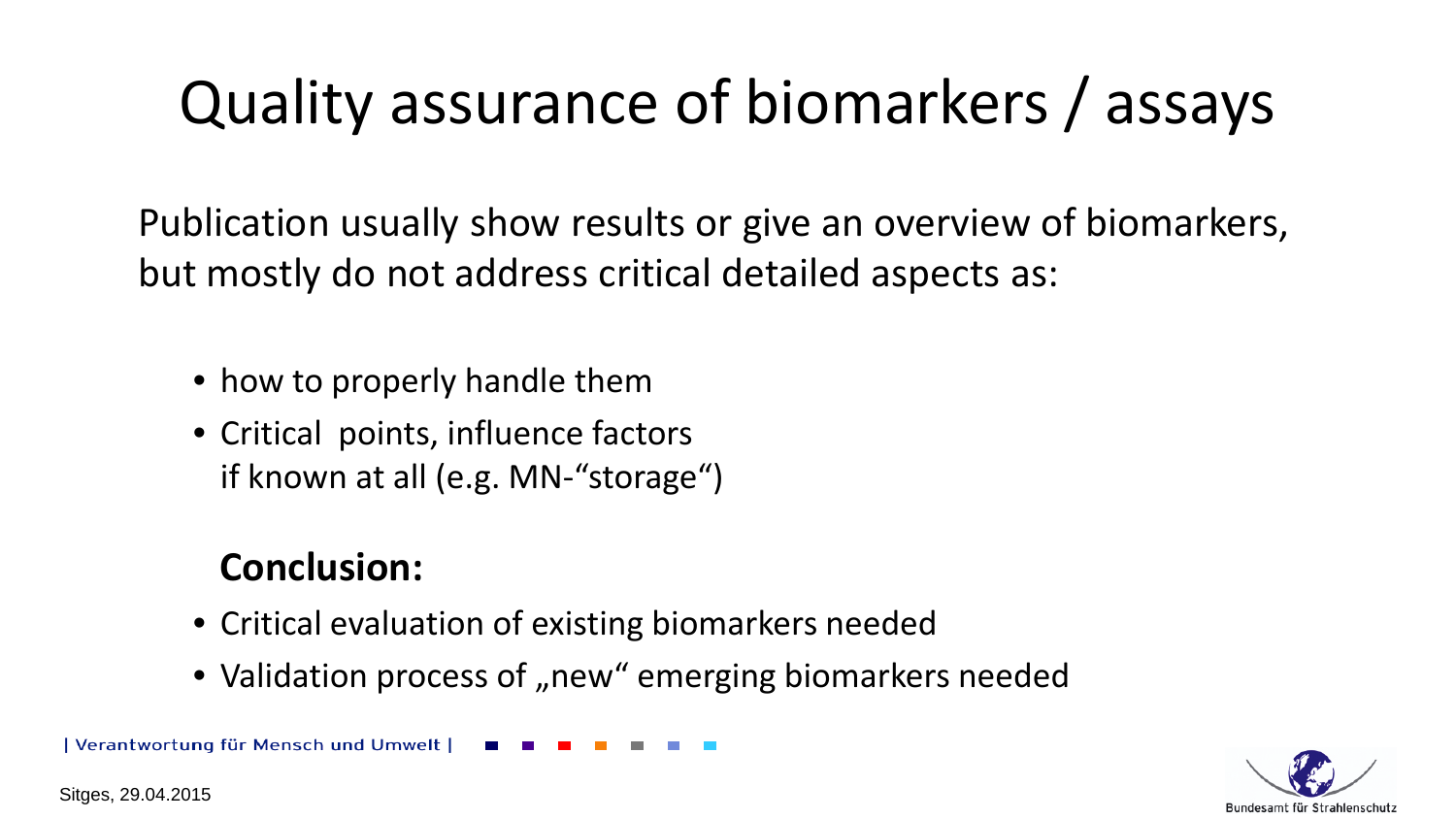# Quality assurance of biomarkers / assays

- Critical look at use of biomarkers and the set up of study design e.g. different challenges: Robustnes? Sensitivity? Specificy?
- all aspects have to be considered: including biology small-/large-scale study biomathematics epidemiology modelling logistics if appropriate

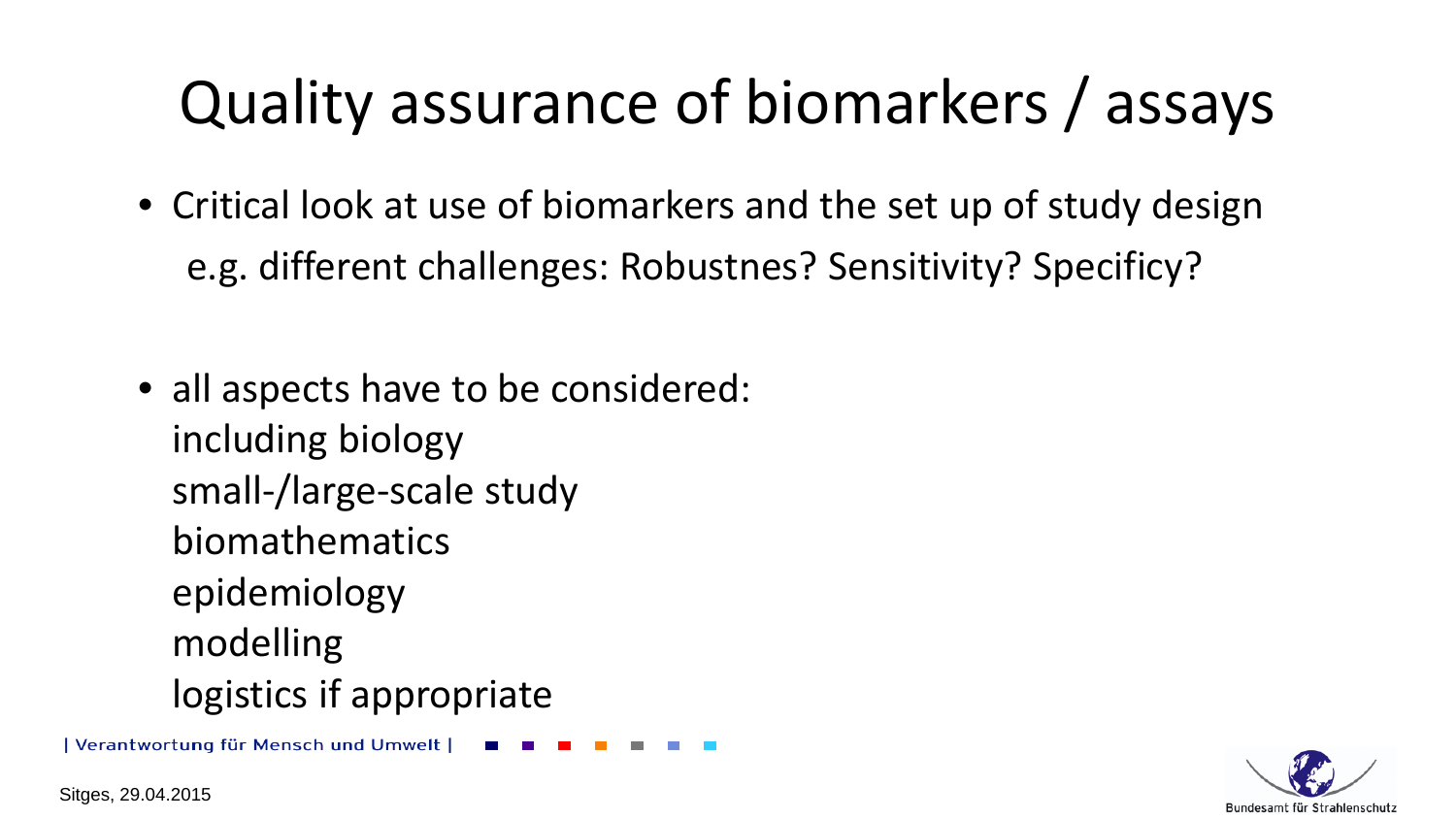# Example: Study design

- e.g. markers for individual person groups of persons
- Controlled setup: use of "sensible" biomarkers is possible
- If many variables to be considered: robust biomarkers necessary
- Scale of the study: small, large-scale

#### !! still often underestimated, therefore ……

Verantwortung für Mensch und Umwelt

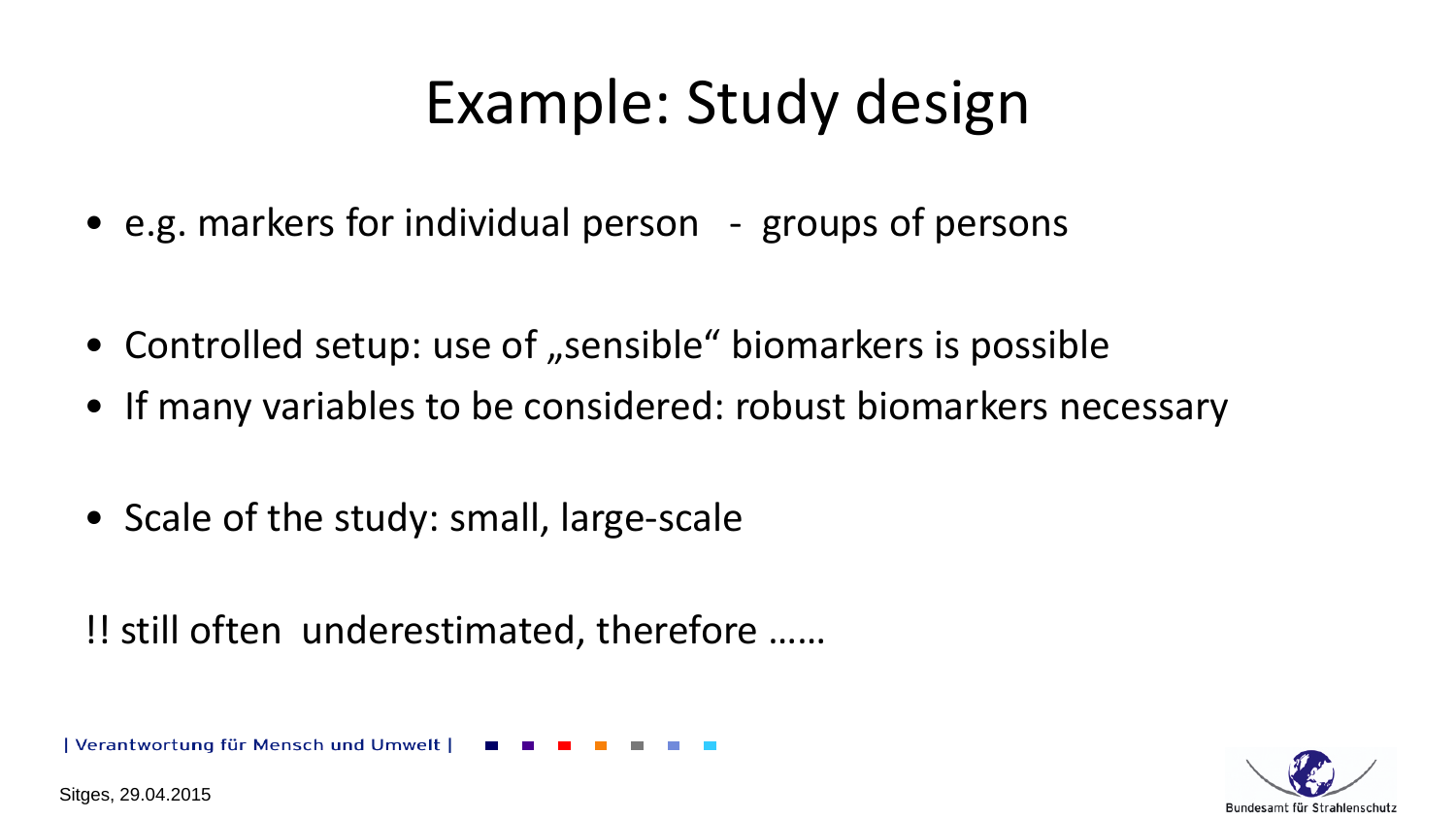### Quality assurance of laboratories

- Including again all aspects e.g. interdisciplinary approaches
- option: intercomparsons

always possible? discussion yesterday on omics-approaches!

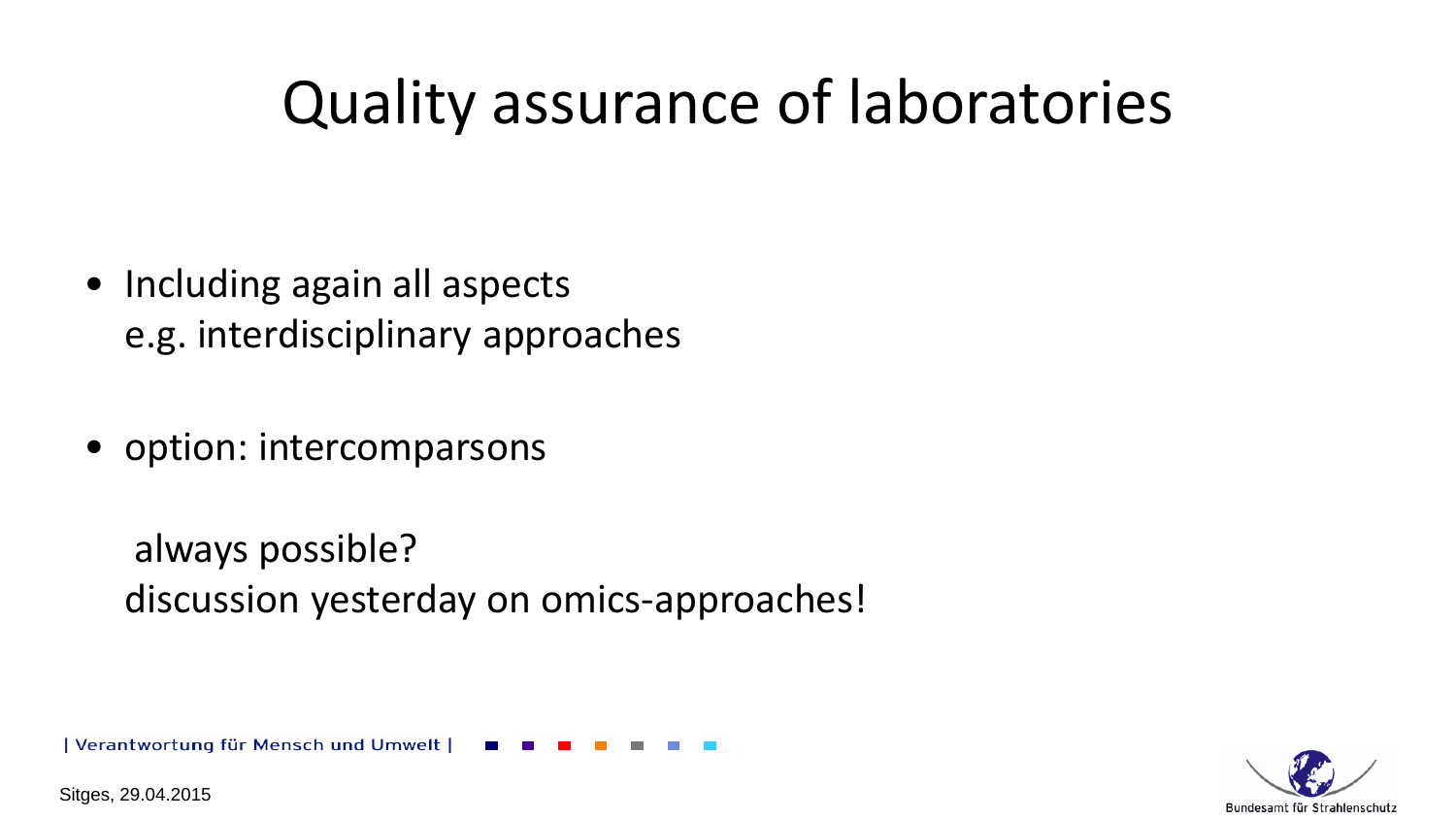### Mandatory: QA & QM, E&T

#### **Assurance of reliable results**

- Harmonisation / standardisation of procedures
- Harmonisation of partner laboratories
- e.g. , including aspects as:
	- *shipment*
	- *culturing*
	- *preparation and staining*
	- *analysis/scoring*
	- *dose estimation*

| Verantwortung für Mensch und Umwelt

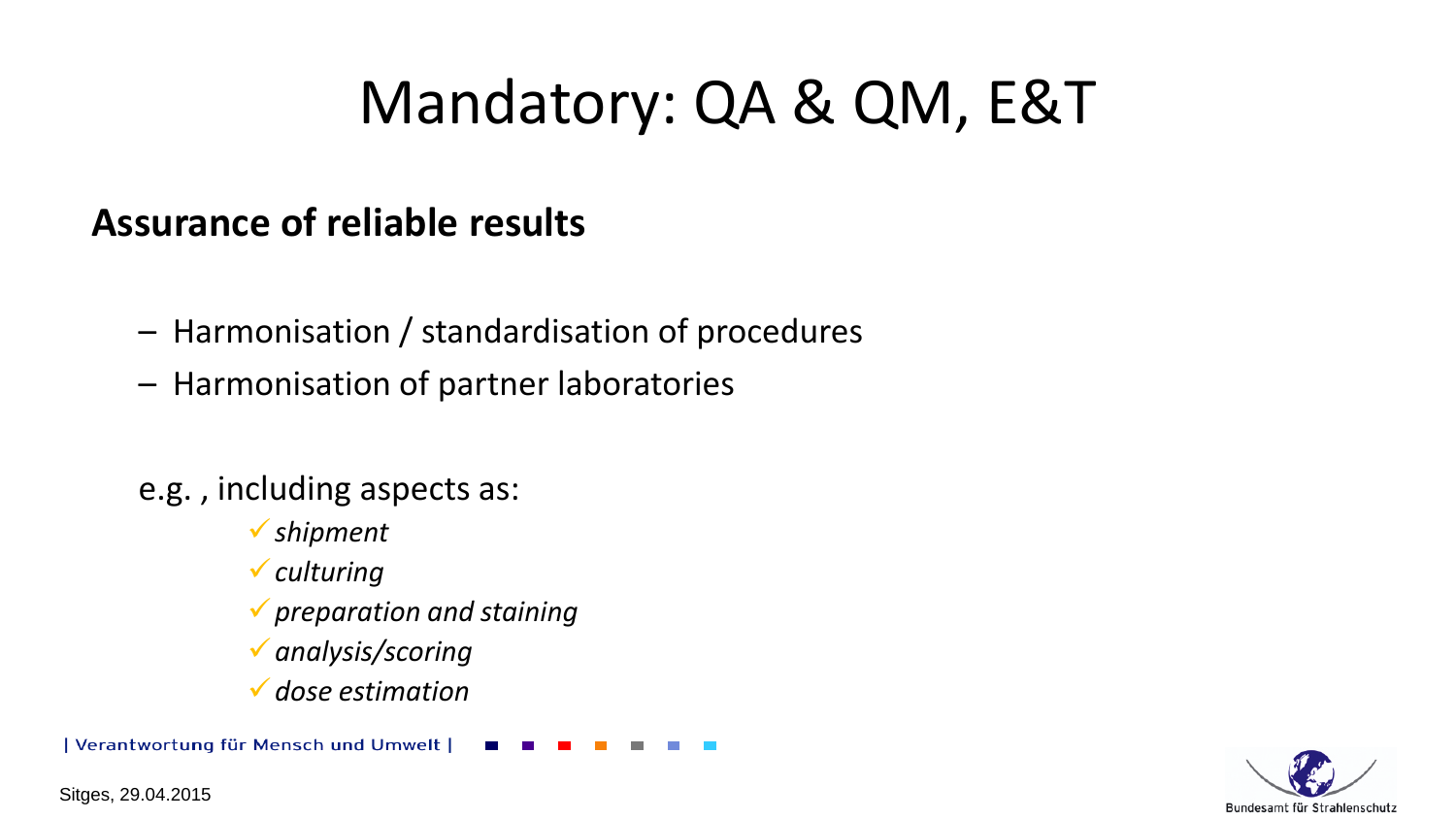### Basis for reliable results

crucial for the use of biomarkers and reliable results:



### Connected to each other!

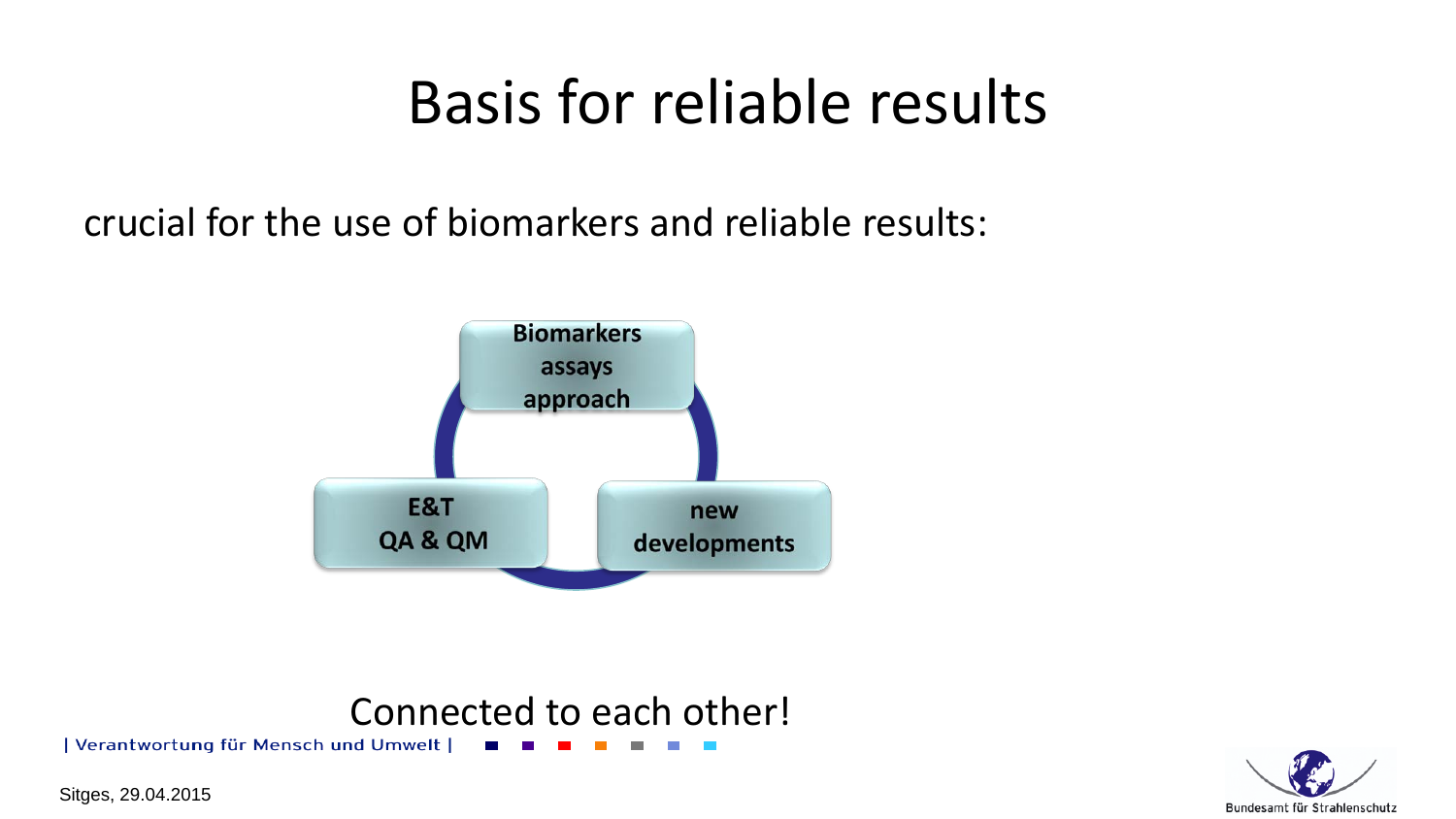# QA & QM programme

- For known biomarkers
- For "new" and emerging biomarkers
	- including all aspects
	- involvement of all necessary disciplines: biology, biomathematics, also epidemiology, modelling, medicine, …
	- Careful planning of surrounding factors: logistics, shipment, hardware, …

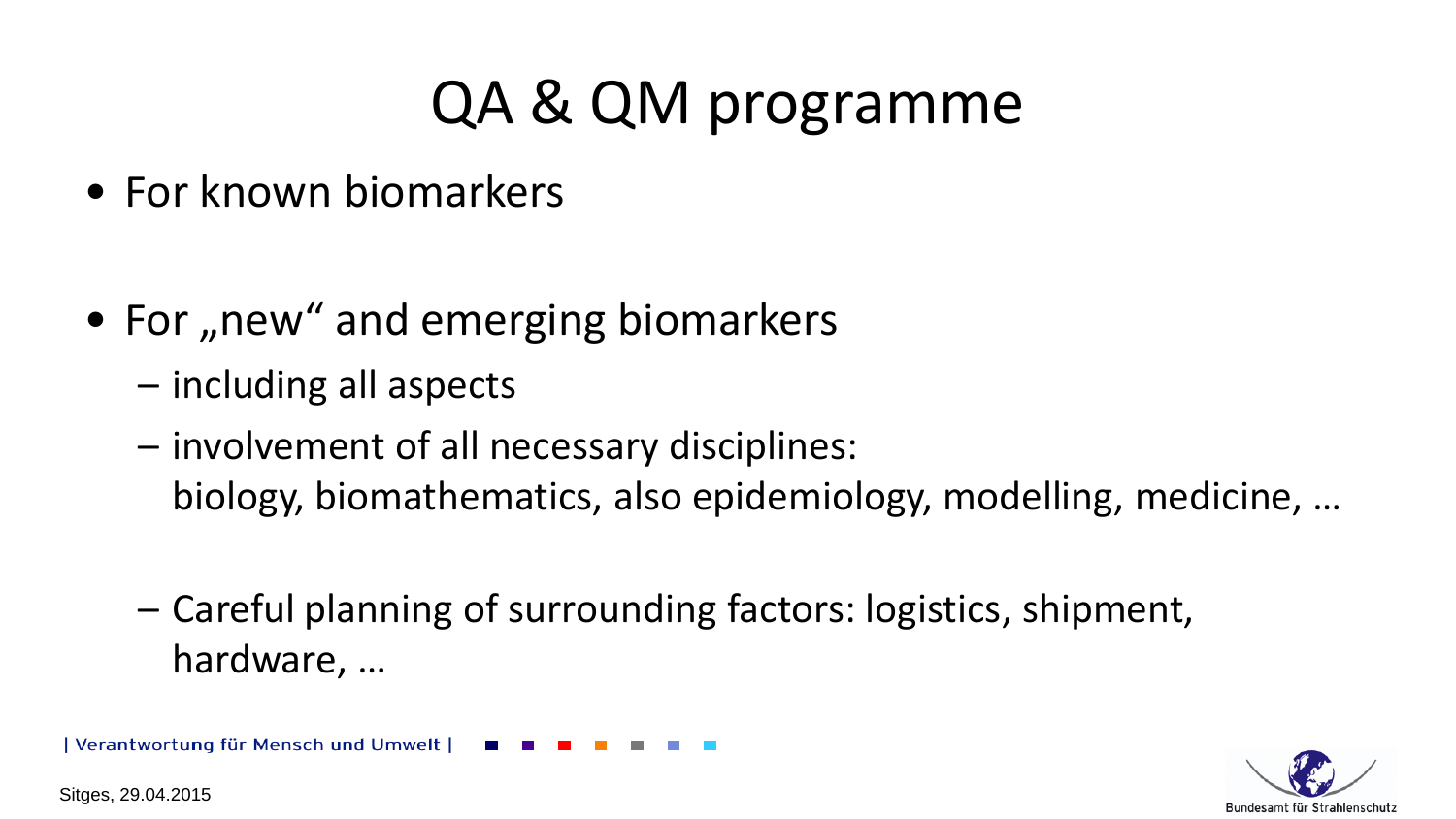### QA &QM: more aspects

- Storage of samples
- Storage of data
- Large scale events
- Access to data, raw data
- ( "chromotrypsis")

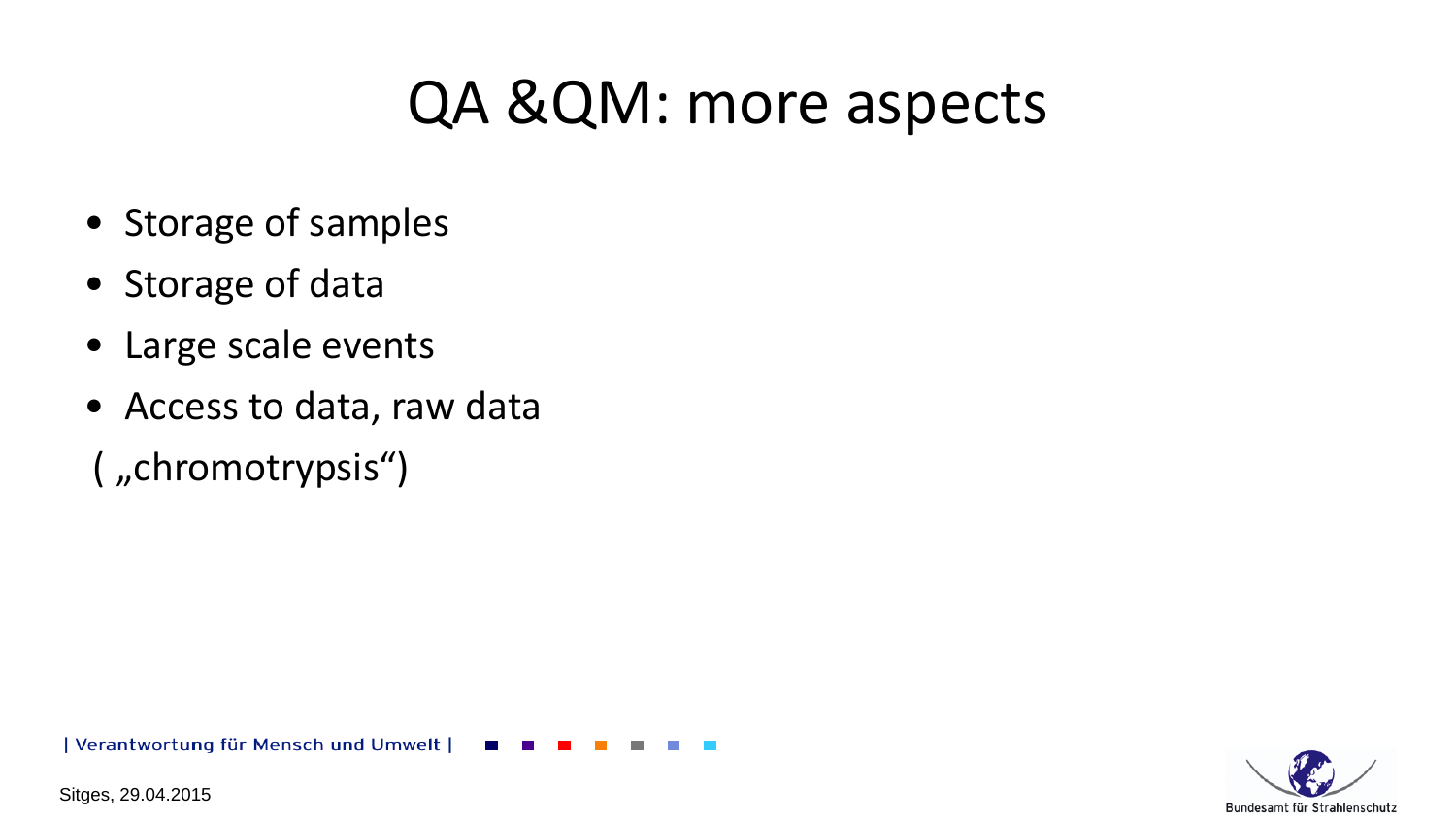### Lessons learned

- Standardisation and harmonisation of procedure is not sufficient
- Findings in the projects have to be validated
	- Panel of biomarkers
	- Panel of approaches In vitro , in vivo

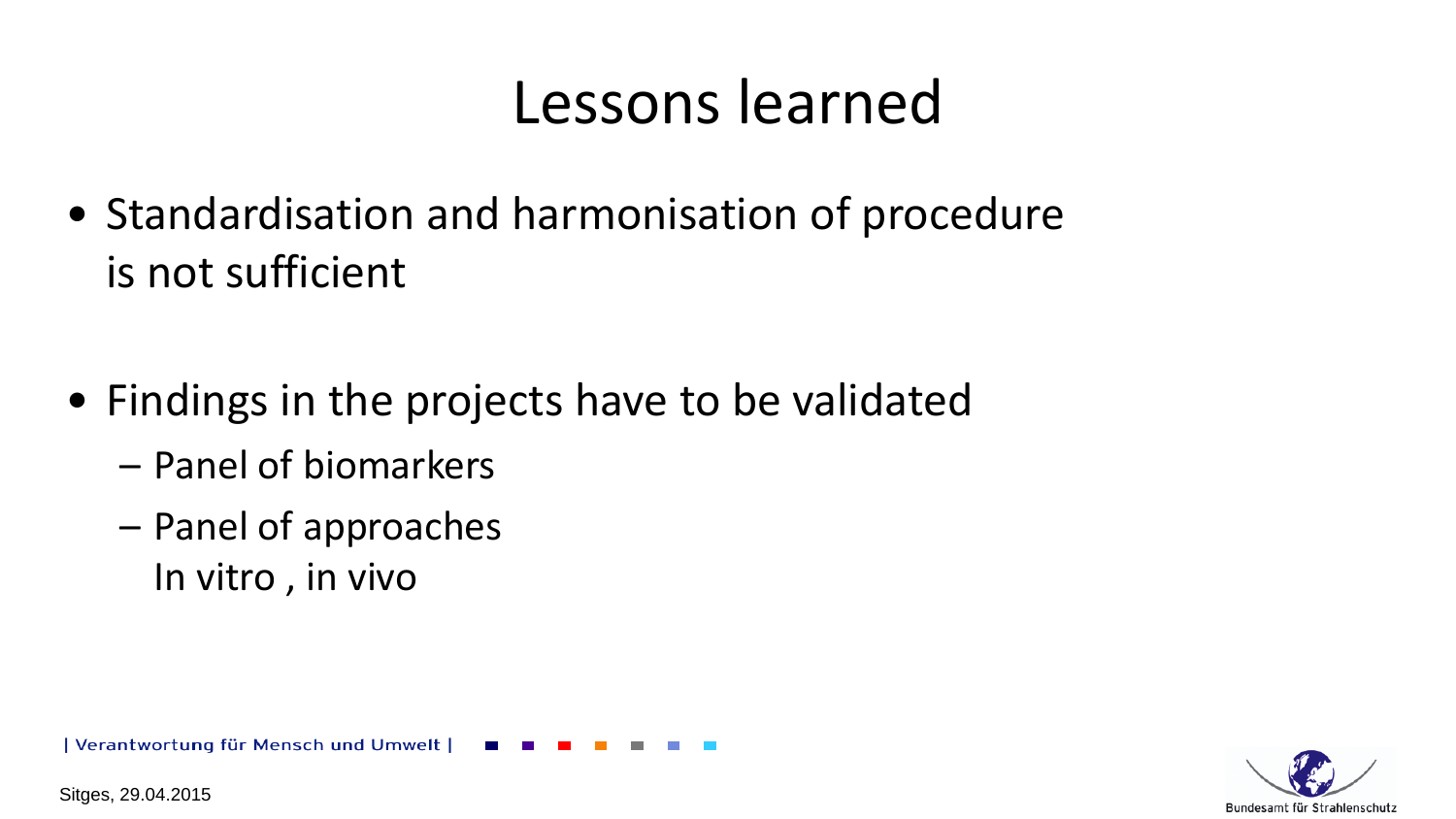# Biodosimery

- Experience from biodosimetry in accident situations
- Small-scale accident large scale accident
	- Adaption of strategy
		- Classification, preliminary results
		- Analysis of pictures
		- networking
	- Adaption of techniques
		- Automation

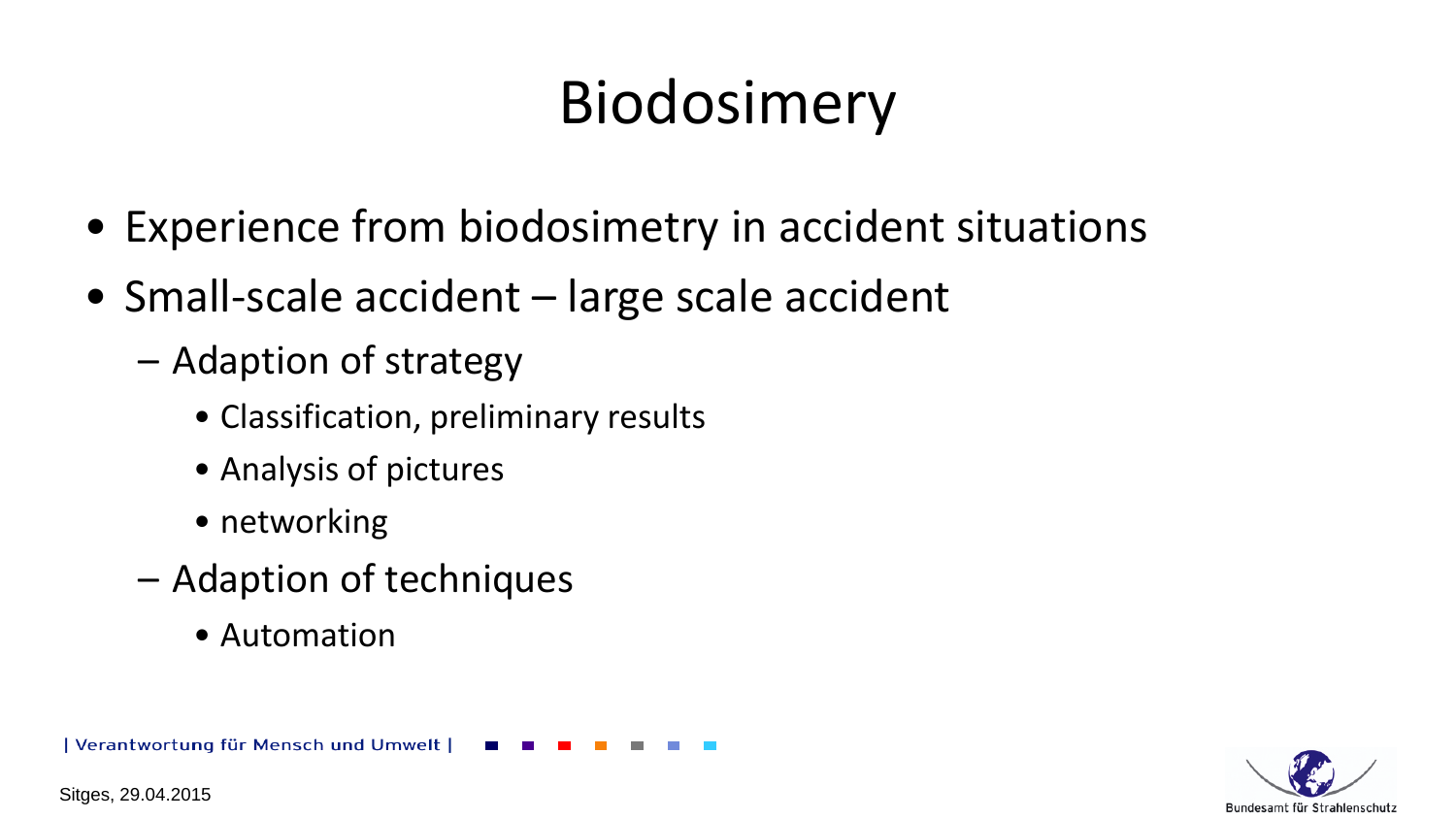# Biodosimery

- Establishment of a QA & QM progamme
	- QA & QM manual including shipment, storage of samples, preparation, staining, analysis, statistical analysis
	- intercomparisons
- Establishment of E&T activities
	- exchange of scientists (based on needs, identified in intercomparisons)
	- Seminars: best lab praxis, statistics, ISO standards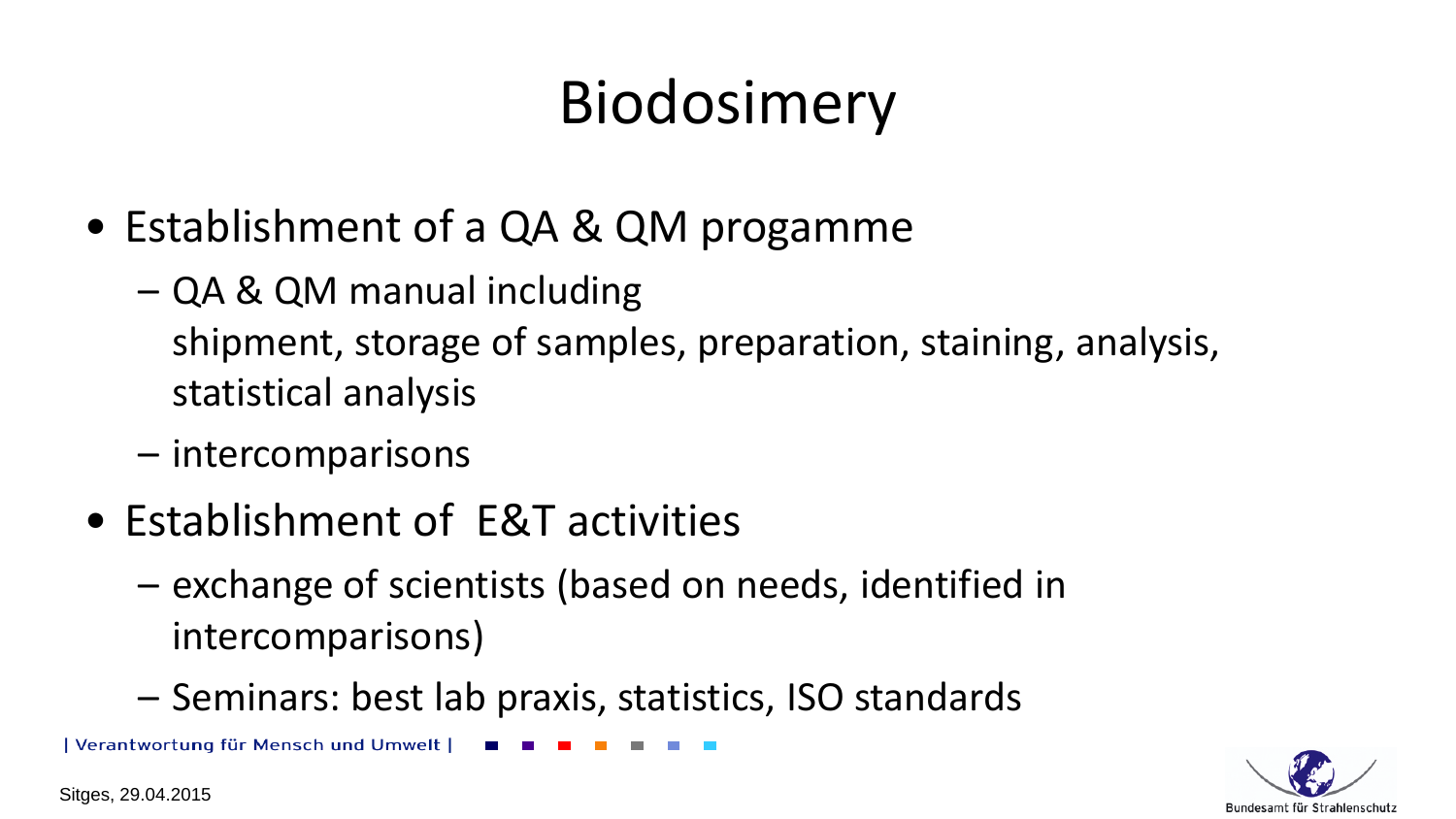# Biodosimery

Large-scale studies and events:

- Networking aspects in the QA&QM and E&T:
	- Inclusion of new markers
	- Inclusion of new members for

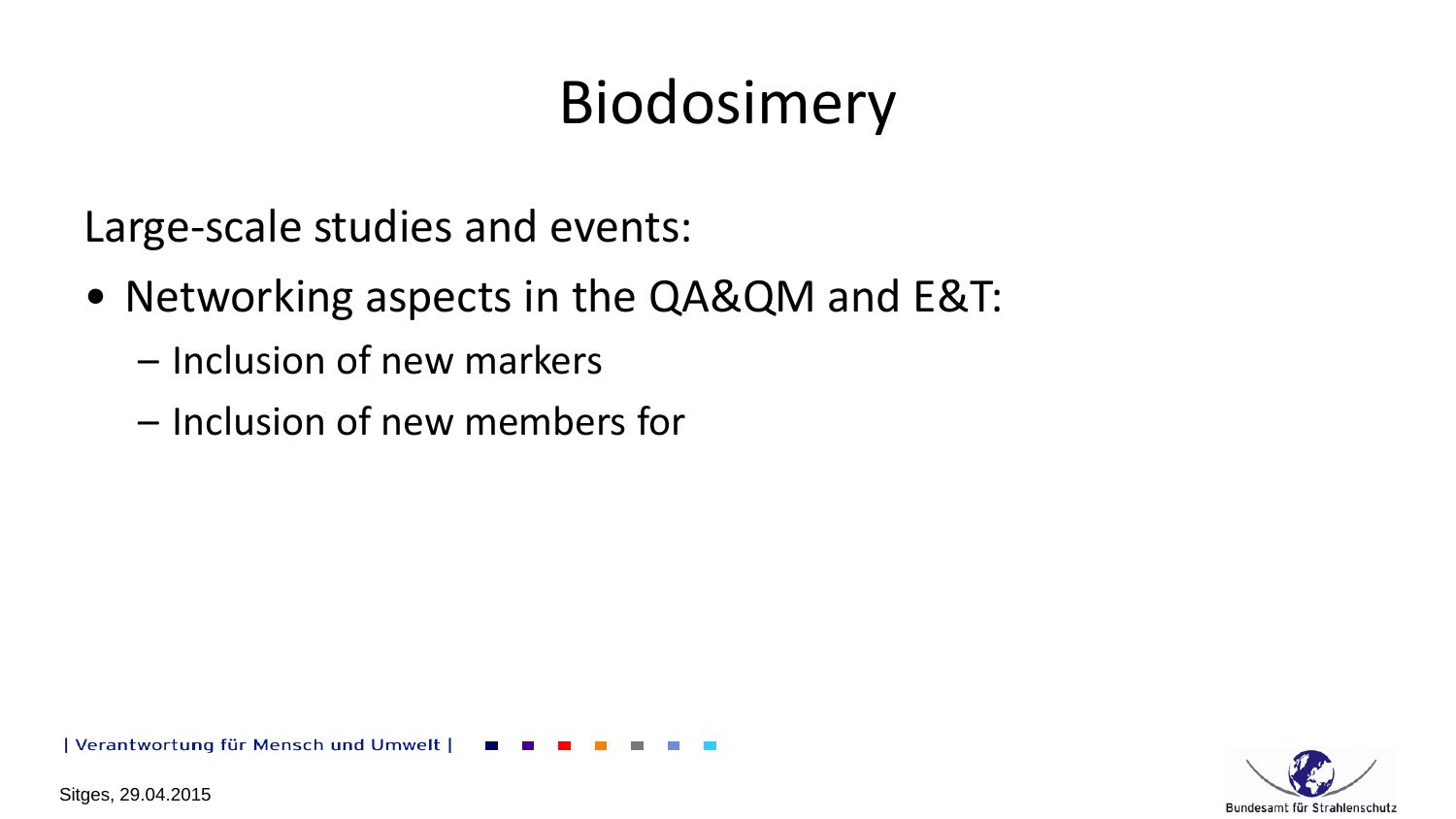### Conclusuion

- QA & QM of biomarkers/ laboratories is of utmost importance
- E&T very necessary
- These approaches are not for free but sustainability is needed
- Options:
	- Inclusion in infrastructure
	- Inclusion in E & T